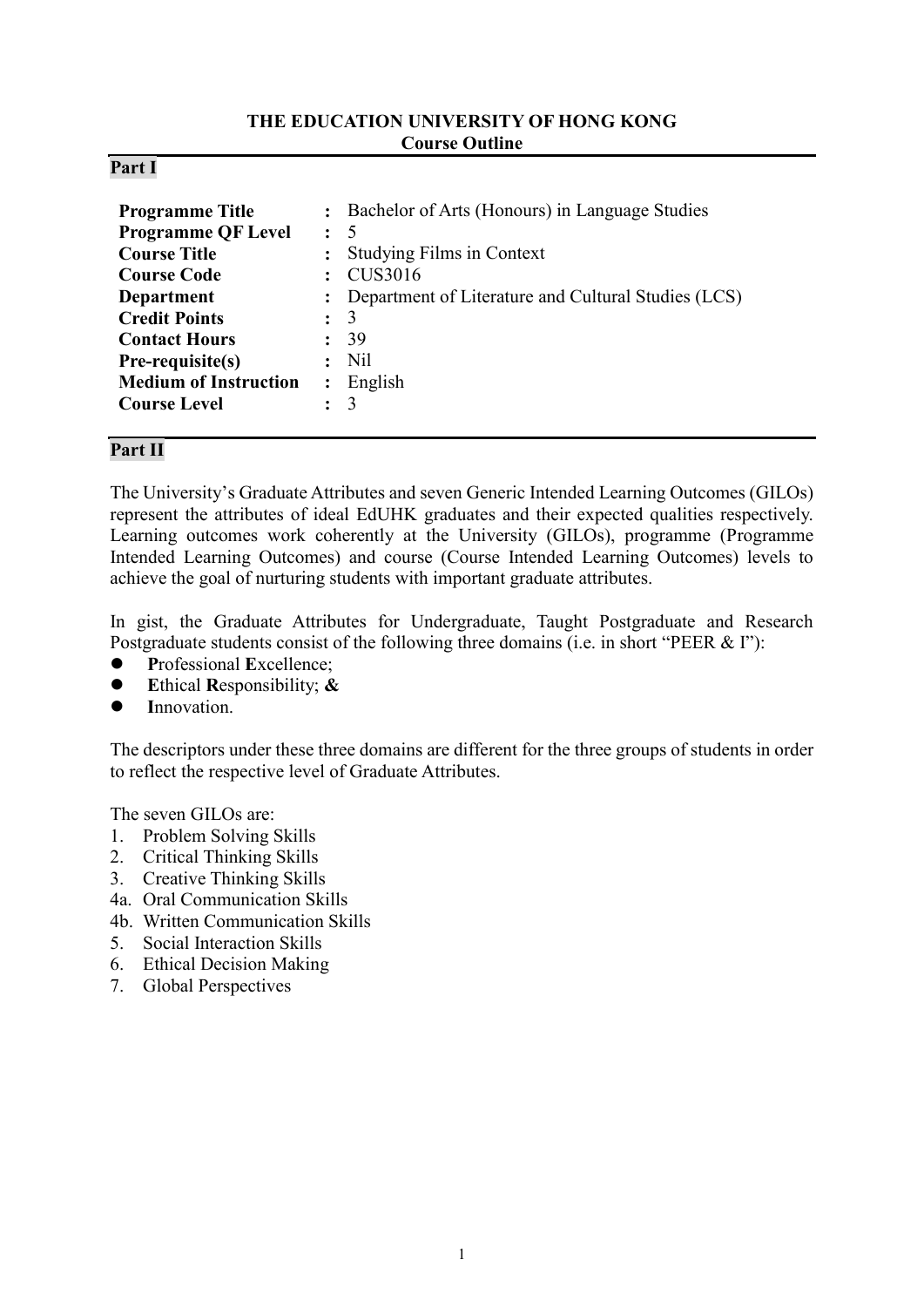## **1. Course Synopsis**

This course introduces students to some critical approaches to analysing films with an emphasis on understanding the specific cultural context concerned. The course comprises three components, addressing the three aspects of filmic texts (form, content and culture) respectively. Students will start by learning how the film language (shot types, editing, music, narrative structure, etc) works to contribute meanings to films, and then move on to study a number of current critical issues in film and cultural studies. The topics to be explored may include (i) gender, (ii) construction of realities, (iii) romance, (iv) modernity, (v) horror, (vi) the body, and (vii) generic exchange, etc. The films selected for discussions may be produced by directors from different countries.

# **2. Course Intended Learning Outcomes (CILOs)**

*Upon completion of this course, students will be able to:*

- $CILO<sub>1</sub>$  Analyse the nature, structures and functions of the film language as a rich and complex system;
- CILO<sup>2</sup> Demonstrate a critical understanding of films with respect to their production and reception; and
- CILO<sup>3</sup> Work collaboratively and effectively to interpret films with reference to important topics in film and cultural studies and articulate how they represent the target issues.

## **3. Course Intended Language Learning Outcomes (CILLOs)**

*Upon completion of this course, students will be able to:*

- $CILLO<sub>1</sub>$  Use written and spoken English to articulate concepts and discuss issues related to film and culture; and
- CILLO<sup>2</sup> Develop appropriate skills in synthesizing other's ideas while developing one's own critical response.

## **4. Content, CILOs, CILLOs and Teaching & Learning Activities**

| <b>Course Content</b>                                                                                                                                                                 | CILO <sub>s</sub> /<br><b>CILLOs</b>                                       | <b>Suggested Teaching &amp;</b><br><b>Learning Activities</b>                   |
|---------------------------------------------------------------------------------------------------------------------------------------------------------------------------------------|----------------------------------------------------------------------------|---------------------------------------------------------------------------------|
| Defining film, film language<br>(editing, shot types, narrative<br>structures, music, lighting).                                                                                      | C <sub>LO<sub>l</sub></sub><br>CILLO <sub>1, 2</sub>                       | Lectures, tutorials, group<br>work, student presentation,<br>online discussion. |
| The film industry, major film genres<br>(action, romance, horror, comedy,<br>etc), Hollywood and Asian cinemas:<br>mutual influence, globalisation,<br>gender and ethnic issues, etc. | C <sub>L</sub> O <sub>2,3</sub><br>CILLO <sub>1.2</sub><br>$(\text{etc.})$ | Lectures, tutorials, group<br>work, student presentation,<br>online discussion. |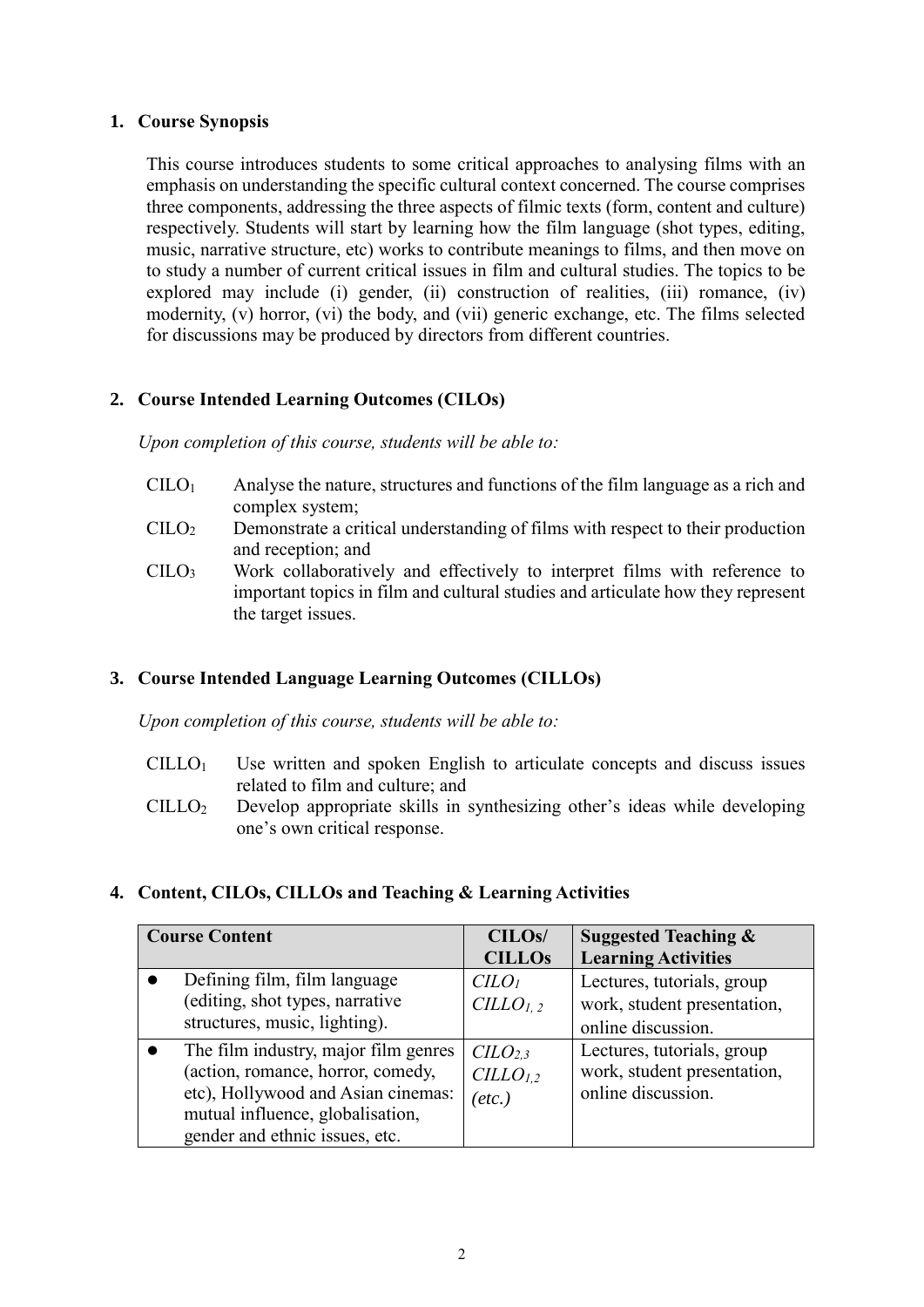#### **5. Assessment**

| <b>Assessment Tasks</b>                       |                                                        | Weighting | CILO <sub>s</sub> /  |
|-----------------------------------------------|--------------------------------------------------------|-----------|----------------------|
|                                               |                                                        |           | <b>CILLOs</b>        |
| (a)                                           | A warm-up group report of about 600 words in           | 20%       | $CLO_{1,3}$          |
|                                               | response to specific guiding questions on a topic      |           | CILLO <sub>1.2</sub> |
|                                               | related to the issue(s) discussed in class; each group |           |                      |
| should consist of 4 to 5 members, and members |                                                        |           |                      |
|                                               | should have ample discussions before writing the       |           |                      |
|                                               | report. Please post it on the Moodle forum             |           |                      |
|                                               | concerned so that other students can read and          |           |                      |
|                                               | respond to your report.                                |           |                      |
| (b)                                           | An individual reflective report of about 600 to 800    | 20%       | $CLO_{1,2}$          |
|                                               | words on a film that you have watched recently $-$     |           | $CILLO_{1,2}$        |
|                                               | demonstrating your ability to make use of the          |           |                      |
|                                               | critical terms and approaches discussed in class.      |           |                      |
|                                               | Please post it on the Moodle forum concerned so        |           |                      |
|                                               | that other students can read and respond to your       |           |                      |
|                                               | report.                                                |           |                      |
| (c)                                           | Individual end-of-term essay in about 1,800 to         | 60%       | CLO <sub>1,2</sub>   |
|                                               | 2,000 words on one of the given topics. Please         |           | CILLO <sub>1,2</sub> |
|                                               | make sure that the $film(s)$ chosen is (are) readily   |           | $(\textit{etc.})$    |
|                                               | available to the lecturer for checking your            |           |                      |
|                                               | interpretation.                                        |           |                      |

## **6. Required Text(s)**

Giannetti, L.D. (2011). *Understanding movies*. Boston, Mass.: Allyn & Bacon.

### **7. Recommended Readings**

- Bordwell, D. (2006). *The way Hollywood tells it: Story and style in modern movies*. Berkeley: University of California Press.
- Butler, A. M. (2005). *Film studies*. Harpenden: Pocket Essentials.
- Cherry, B. (2009). *Horror*. Abingdon, Oxon; New York: Routledge.
- Choi, J. (2009). *Horror to the extreme: Changing boundaries in Asian cinema*. Hong Kong: Hong Kong University Press.
- Conrich, I. (2010) (Ed.) *Horror zone: the cultural experience of contemporary horror cinema*.
- Donovan, B. W. (2008). *The Asian influence on Hollywood action films*. Jefferson, N.C.: McFarland & Co.
- Erb, C. (2009). *Tracking Hong Kong: A Hollywood icon in world culture*. Detroit: Wayne State University Press.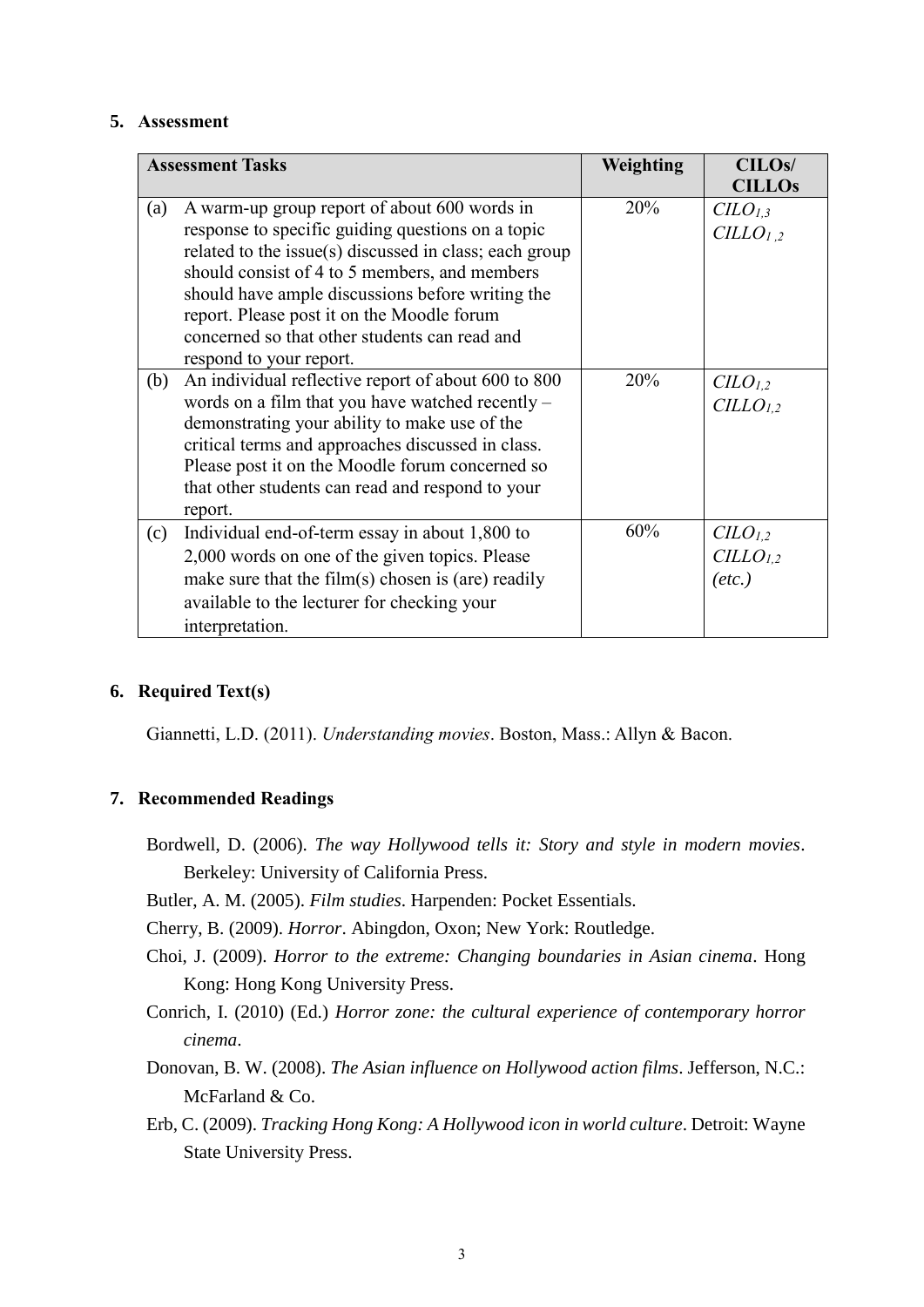- Ezra, E., & Rowden, T. (Eds.) (2006). *Transnational cinema: The film reader*. London; New York: Routledge.
- Giannetti, L.D. (2011). *Understanding Movies*. Boston, Mass.: Allyn & Bacon.
- Hollinger, K. (2006). *The actress: Hollywood acting and the female stars*. New York: Routledge.
- King, G. (2002). *Film comedy*. London: Wallflower, 2002.
- Lacey, Nick (2005). *Introduction to film*. New York: Palgrave.
- Marchetti, G., & Tan, S. K. (Eds.). (2007). *Hong Kong film, Hollywood and the new global cinema: No film is an Island*. London and New York: Routledge.
- Morris, M., Li, S. L., & Chan, C.K. (Eds.) (2005). *Hong Kong connections: Transnational imagination in action cinema*. Durham, N.C.: Duke University Press; Hong Kong: Hong Kong University Press.
- Mortimer, C. (2010). *Romantic comedy*. New York: Routledge.
- Nathan. A, Bell, J, & Udris, J. (2010). Studying film. London : Bloomsbury Academic.
- Pang, L.K. (2006). *Cultural control and globalization in Asia: Copyright, piracy, and cinema*. London: Routledge.
- Richards, A. (2010). *Asian horror*. Harpenden: Kamera.
- Sipos, T.M. (2010). *Horror film aesthetics: creating the visual language of fear*.
- Tan, S.K., Feng, P.X., & Marchetti, G. (Eds.) (2009). *Chinese connections: Critical perspectives on Films, Identity and Diaspora*. Philadelphia: Temple University Press.

### **8. Related Web Resources**

Guide to Web Resources in Film Studies: <http://www.libraries.iub.edu/index.php?pageId=1001046> Movie Review Query Engine: <http://www.mrqe.com/> Internet Movie Database: <http://www.imdb.com/> Chinese Movie Database: <http://www.dianying.com/> Hong Kong Film Archive: <http://www.lcsd.gov.hk/ce/CulturalService/HKFA/b5/index.php>

## **9. Related Journals**

*Asian Cinema Film Comment Journal of Chinese Cinemas Jump Cut*